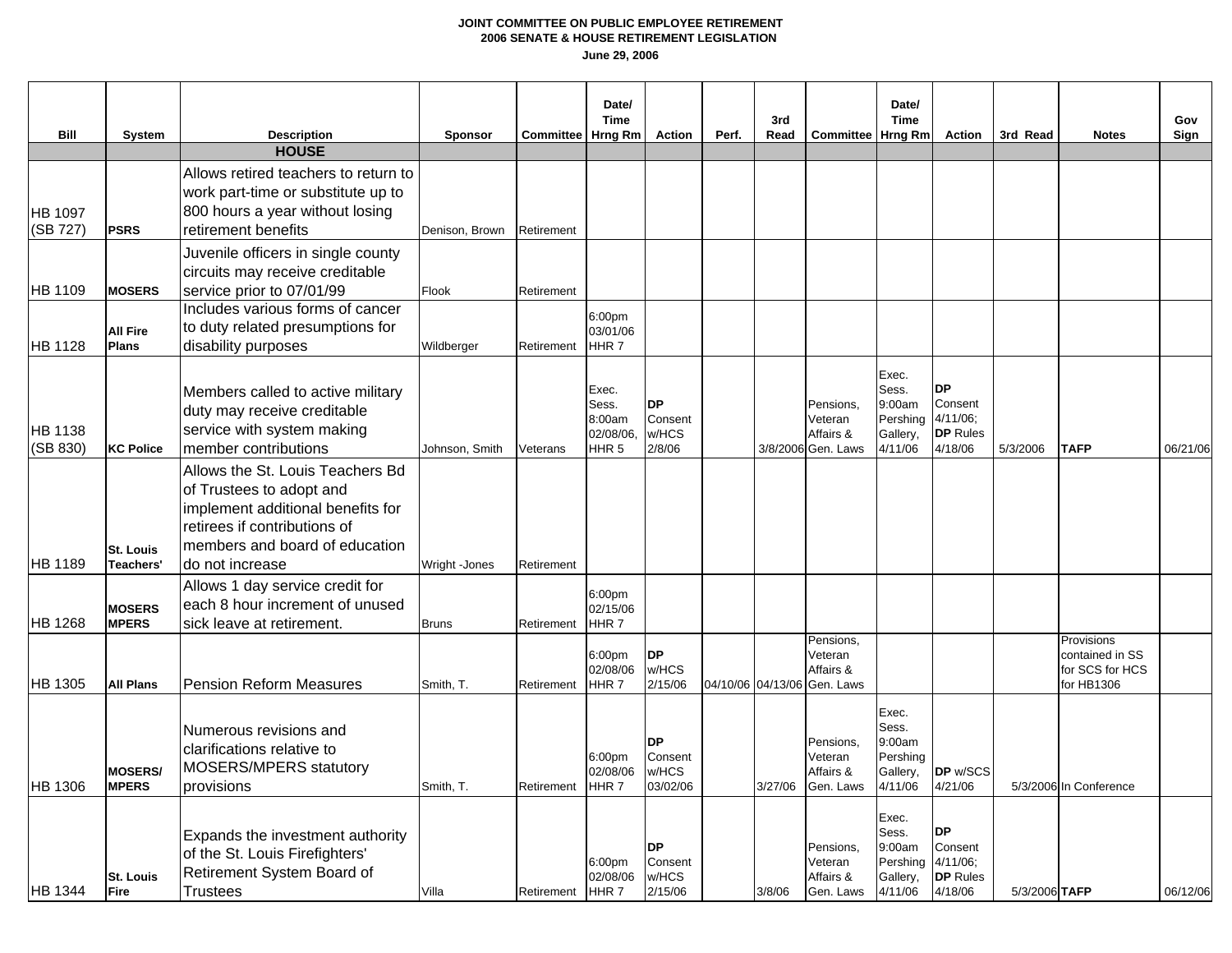| Bill                       | System                                                   | <b>Description</b>                                                                                                                                                           | <b>Sponsor</b> | <b>Committee</b>                          | Date/<br><b>Time</b><br>Hrng Rm                        | <b>Action</b>                             | Perf.            | 3rd<br>Read | <b>Committee   Hrng Rm</b>                              | Date/<br><b>Time</b>                                             | <b>Action</b>                                                  | 3rd Read              | <b>Notes</b>                                                                                              | Gov<br>Sign |
|----------------------------|----------------------------------------------------------|------------------------------------------------------------------------------------------------------------------------------------------------------------------------------|----------------|-------------------------------------------|--------------------------------------------------------|-------------------------------------------|------------------|-------------|---------------------------------------------------------|------------------------------------------------------------------|----------------------------------------------------------------|-----------------------|-----------------------------------------------------------------------------------------------------------|-------------|
| <b>HB</b> 1356             | <b>KC Police</b>                                         | Members retired prior to 8/28/01<br>and survivors shall receive<br>additional \$10/mo.                                                                                       | Johnson, R.    | Retirement                                | 6:00pm<br>02/15/06<br>HHR <sub>7</sub>                 |                                           |                  |             |                                                         |                                                                  |                                                                |                       |                                                                                                           |             |
| <b>HB 1357</b><br>(SB 861) | <b>KC Police/</b><br><b>Civilian</b><br><b>Employees</b> | Police and civilian members<br>retiring after 8/28/06 with 25 yrs of<br>service or disability shall receive<br>supplemental monthly benefit of<br>\$420 & \$160 respectively | Johnson, R.    | Retirement                                | 6:00 <sub>pm</sub><br>02/15/06<br>HHR <sub>7</sub>     | <b>DP</b><br>Consent<br>w/HCS<br>02/22/06 |                  |             | Pensions,<br>Veteran<br>Affairs &<br>3/9/2006 Gen. Laws | Possible<br>Exec.<br>Sess.<br>1:00pm<br>Sen<br>Lounge<br>4/25/06 |                                                                |                       |                                                                                                           |             |
| <b>HB</b> 1466<br>(SB 871) | <b>St. Louis</b><br>Police                               | Provisions relating to IRC<br>conformance                                                                                                                                    | Daus           | Retirement                                | 6:00pm<br>02/15/06<br>HHR <sub>7</sub>                 | <b>DP</b><br>2/15/06                      | 3/29/06          |             | Pensions,<br>Veteran<br>Affairs &<br>03/30/06 Gen. Laws | Exec.<br>Session<br>8:45am,<br>Pershing<br>Gallery<br>4/13/06    | <b>DP</b><br>Consent<br>4/13/06;<br><b>DP</b> Rules<br>4/18/06 | On<br>Consent<br>Cal. |                                                                                                           |             |
| HB 1493                    | <b>MOSERS</b>                                            | Transfers the deferred<br>compensation program to<br><b>MOSERS</b>                                                                                                           | Smith, T.      | Retirement                                | 6:00pm<br>02/22/06<br>HHR7                             |                                           |                  |             |                                                         |                                                                  |                                                                |                       |                                                                                                           |             |
| <b>HB 1495</b><br>(SB 791) | <b>MPERS</b>                                             | Allows non-uniformed employees<br>covered under MPERS to<br>purchase up to 4 years of prior<br>service for public employment.                                                | Schlottach     | Retirement                                | 6:00pm<br>02/22/06<br>HHR <sub>7</sub>                 |                                           |                  |             |                                                         |                                                                  |                                                                |                       | Provisions<br>contained in HCS<br>for HB 1305 &<br>HCS for HB 1628<br>& SS for SCS for<br>HCS for HB 1306 |             |
| <b>HB 1628</b>             | <b>MOSERS</b><br><b>MPERS</b>                            | Effective 7/1/07 the administration<br>of MPERS transferred to<br><b>MOSERS</b>                                                                                              | Smith, T.      | Retirement                                | Exec<br>Sess<br>03/07/06<br>Upon pm<br>Adj.<br>Gallery | <b>DP</b><br>S. w/HCS<br>3/07/06          | Ref. to<br>Rules |             |                                                         |                                                                  |                                                                |                       |                                                                                                           |             |
| <b>HB</b> 1712<br>(SB 850) | CERF/<br><b>MOSERS</b>                                   | Juvenile court employees in single<br>and multi-county circuits shall<br>participate in CERF                                                                                 | Johnson, R.    |                                           |                                                        |                                           |                  |             |                                                         |                                                                  |                                                                |                       |                                                                                                           |             |
| HB 1716                    | <b>St. Louis</b><br><b>Police</b>                        | Repeals outdated special advisor<br>provisions related to the St. Louis<br><b>Police Department</b>                                                                          | Wright         | Local<br>Government                       | 8:00am<br>3/16/06<br>HHR6                              |                                           |                  |             |                                                         |                                                                  |                                                                |                       |                                                                                                           |             |
| HB 1729                    | Police<br>Chiefs &<br><b>Police</b><br><b>Officers</b>   | <b>Establishes Law Enforcement</b><br>Safety Fund                                                                                                                            | Rupp           | Crime<br>Prevention<br>& Public<br>Safety | Upon pm<br>adjourn.<br>03/28/06,<br>HHR <sub>1</sub>   |                                           |                  |             |                                                         |                                                                  |                                                                |                       |                                                                                                           |             |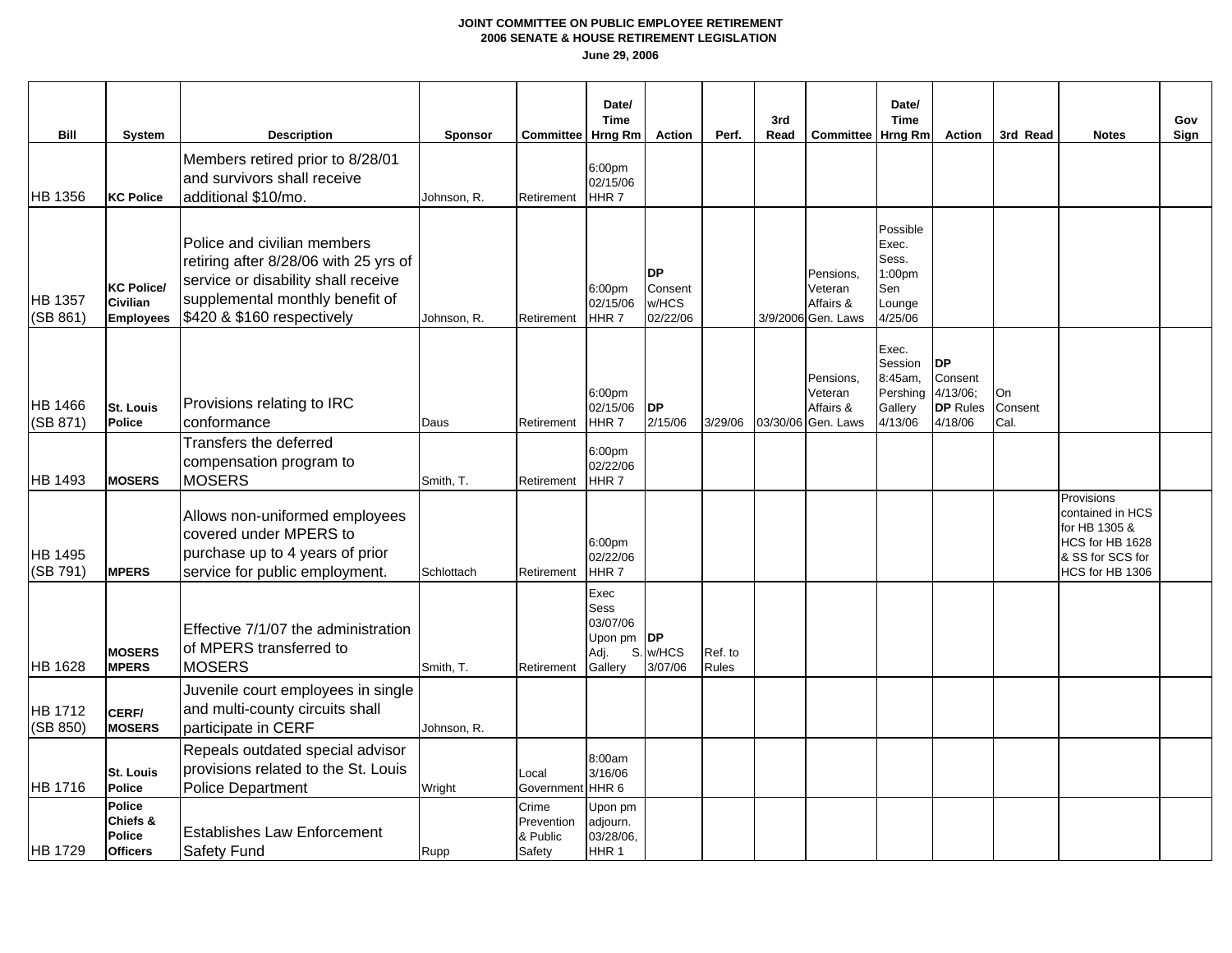|                               |                                   |                                                                                                                                                                                                     |                    |                     | Date/<br>Time |        |       | 3rd  |                          | Date/<br><b>Time</b> |        |          |                                                                 | Gov  |
|-------------------------------|-----------------------------------|-----------------------------------------------------------------------------------------------------------------------------------------------------------------------------------------------------|--------------------|---------------------|---------------|--------|-------|------|--------------------------|----------------------|--------|----------|-----------------------------------------------------------------|------|
| <b>Bill</b><br><b>HB 1795</b> | System<br><b>PSRS</b>             | <b>Description</b><br>*Removes PSRS contribution rate<br>req. of 10.5% for new benefit<br>increases, *Increases the COLA<br>cap from 80% to 90%, *Modifies<br>PEERS COLA from 4th to 2nd<br>January | Sponsor<br>Wallace | Committee   Hrng Rm |               | Action | Perf. | Read | <b>Committee Hrng Rm</b> |                      | Action | 3rd Read | <b>Notes</b>                                                    | Sign |
| <b>HB 1798</b><br>(SB 1025)   | Sheriffs'<br><b>Retirement</b>    | Establishes a minimum salary for<br>deputy sheriffs. Adds a \$20 fee for<br>service of a summons, 10%<br>deposited in Sheriffs' Ret. Fund.                                                          | Schad              | Local<br>Government |               |        |       |      |                          |                      |        |          |                                                                 |      |
| <b>HB 1802</b><br>(SB1033)    | <b>St. Louis</b><br><b>Police</b> | Increases current & future retirees<br>special consultant benefit from<br>\$10 to \$15 monthly times years of<br>service                                                                            | Kratky             |                     |               |        |       |      |                          |                      |        |          | Provisions<br>contained in SS<br>for SCS for HCS<br>for HB 1306 |      |
| HB 1826                       | <b>Judges</b>                     | Changes the retirement age for<br>municipal court judges to age 65                                                                                                                                  | <b>Burnett</b>     | Judiciary           |               |        |       |      |                          |                      |        |          | Provisions<br>contained in HCS<br>HB 1030 et al                 |      |
| HB 1914                       | <b>MOSERS/</b><br><b>MPERS</b>    | Provides an additional one-tenth<br>of one percent benefit increase for<br>retirees under the closed plan who<br>have reached the COLA cap.                                                         | <b>Bruns</b>       | Retirement          |               |        |       |      |                          |                      |        |          |                                                                 |      |
| HB 1915                       | <b>MOSERS/</b><br><b>MPERS</b>    | Members retired prior to 07/01/90<br>made special consultants for an<br>additional benefit of \$5 x yos.                                                                                            | <b>Bruns</b>       | Retirement          |               |        |       |      |                          |                      |        |          |                                                                 |      |
| <b>HB 1916</b>                | <b>MOSERS/</b><br><b>MPERS</b>    | Modifies COLA calculation from<br>80% to 100% of CPI.                                                                                                                                               | <b>Bruns</b>       | Retirement          |               |        |       |      |                          |                      |        |          |                                                                 |      |
| <b>HB 1959</b><br>(SB 1212)   | City of St.<br>Louis              | Allows for the City of St. Louis to<br>submit to voters a retail sales tax<br>of up to .5% for Public Safety<br>Department use                                                                      | Villa              |                     |               |        |       |      |                          |                      |        |          | Provisions<br>contained in HCS<br>HB 1030 & SB<br>805 et al     |      |
| HB 2010                       | CERF/<br><b>MOSERS</b>            | Juvenile court employees in single<br>and multi-county circuits shall be<br>eligible CERF participation                                                                                             | Casey              |                     |               |        |       |      |                          |                      |        |          |                                                                 |      |
| <b>HB 2045</b>                | CERF/<br><b>MOSERS</b>            | Single & multi-county circuit<br>juvenile cour employees allowed<br>prior grant funded service credit                                                                                               | Franz              |                     |               |        |       |      |                          |                      |        |          |                                                                 |      |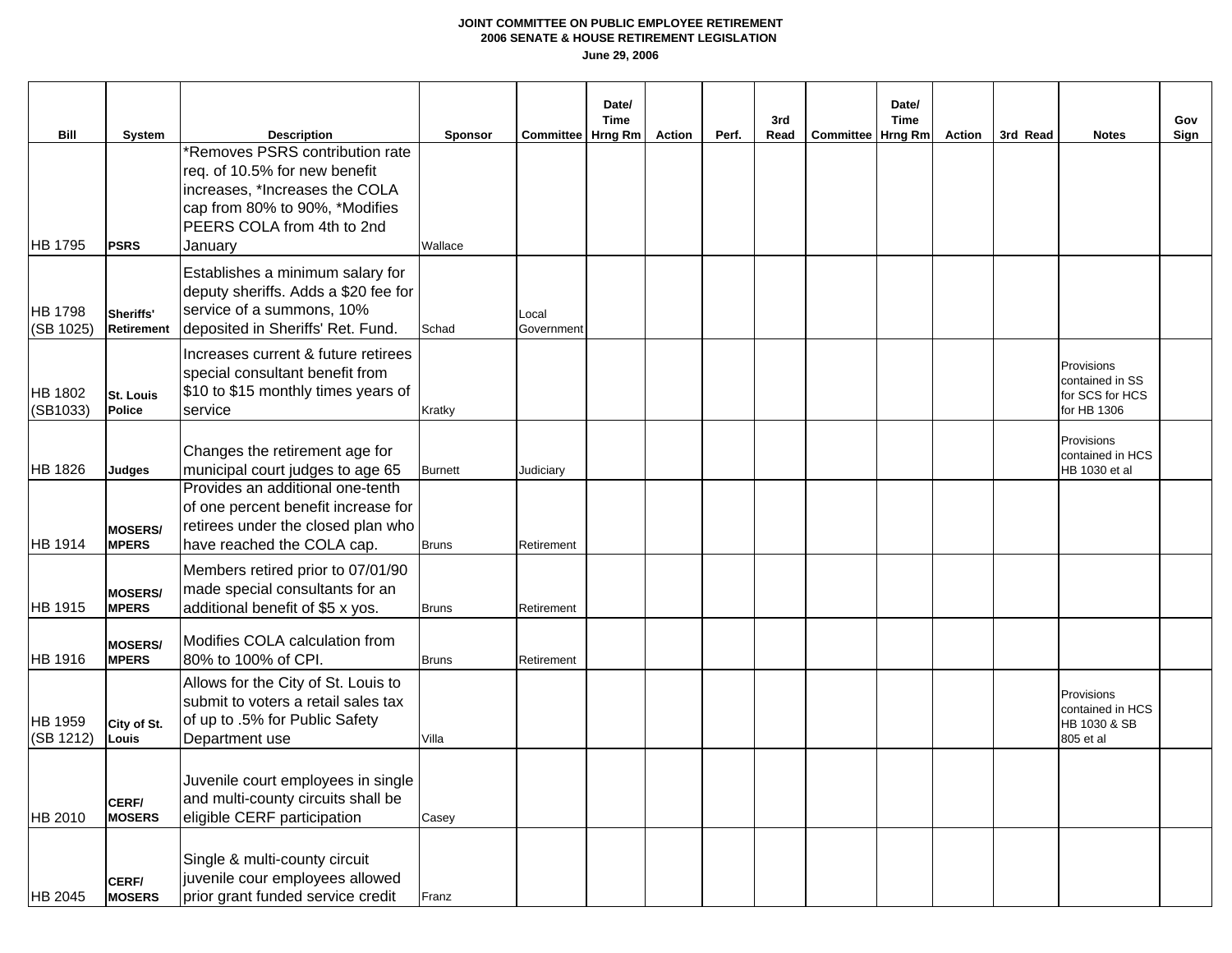|                                    |                                     |                                                                                                                                                                                                                                                                         |                           |                                                | Date/<br><b>Time</b>                                        |                                                        |                       | 3rd    |                     | Date/<br><b>Time</b>                           |                                                                 |                |                                                                                                           | Gov  |
|------------------------------------|-------------------------------------|-------------------------------------------------------------------------------------------------------------------------------------------------------------------------------------------------------------------------------------------------------------------------|---------------------------|------------------------------------------------|-------------------------------------------------------------|--------------------------------------------------------|-----------------------|--------|---------------------|------------------------------------------------|-----------------------------------------------------------------|----------------|-----------------------------------------------------------------------------------------------------------|------|
| Bill<br>HCR <sub>11</sub>          | System<br>Social<br><b>Security</b> | <b>Description</b><br>Supports the repeal of the<br>Government Pension Offset & the<br><b>Windfall Elimination Provision.</b>                                                                                                                                           | <b>Sponsor</b><br>Zweifel | <b>Committee</b>                               | Hrng Rm                                                     | <b>Action</b>                                          | Perf.                 | Read   | Committee   Hrng Rm |                                                | Action                                                          | 3rd Read       | <b>Notes</b>                                                                                              | Sign |
| <b>HCR 35</b>                      | Social<br>Security                  | Supports the repeal of the<br>Government Pension Offset & the<br>Windfall Elimination Provision.                                                                                                                                                                        | Lampe                     |                                                |                                                             |                                                        |                       |        |                     |                                                |                                                                 |                |                                                                                                           |      |
| <b>HCR 39</b>                      | <b>Social</b><br><b>Security</b>    | Supports the repeal of the<br>Government Pension Offset & the<br>Windfall Elimination Provision.                                                                                                                                                                        | <b>Nolte</b>              |                                                |                                                             |                                                        |                       |        |                     |                                                |                                                                 |                |                                                                                                           |      |
| <b>HJR 55</b>                      | <b>MOSERS</b>                       | Proposes a constitutional<br>amendment to disqualify from<br>state pensions, a public official<br>convicted of a felony or removed<br>from office<br><b>SENATE</b>                                                                                                      | Lipke                     | Spec.<br>Comm. On<br>General Law HHR 4         | 8:30<br>4/12/06                                             | <b>DP</b><br>$4/12/06$ ;<br><b>DP</b> Rules<br>4/13/06 | 5/4/06                | 5/5/06 | Judiciary           | Upon<br>adjourn.<br>5/8/06<br>Senate<br>Lounge | <b>DP</b><br>5/8/06                                             | 5/12/2006 TAFP |                                                                                                           |      |
|                                    |                                     | Allows retired teachers to return to                                                                                                                                                                                                                                    |                           |                                                |                                                             |                                                        |                       |        |                     |                                                |                                                                 |                |                                                                                                           |      |
| <b>SB 727</b><br>(HB 1097)         | <b>PSRS</b>                         | work part-time or substitute up to<br>800 hours a year without losing<br>retirement benefits.                                                                                                                                                                           | <b>Bray</b>               | Education                                      | 6:00pm,<br>Education<br>SCR <sub>1</sub>                    |                                                        |                       |        |                     |                                                |                                                                 |                |                                                                                                           |      |
| <b>SB 748</b>                      | <b>MOSERS</b>                       | State employees eligible to retire<br>under 80 & out from 5/01/06 to<br>8/01/06 may receive medical<br>coverage at active rate for 3 years<br>or until medicare eligible. May use<br>sick leave accruals toward<br>eligibility. 3 year employment<br>prohibition. (SCS) | Vogel                     | Pensions.<br>Veteran<br>Affairs &<br>Gen. Laws | (Exec.<br>Session)<br>3:00p<br>01/24/06<br>Senate<br>Lounge | DP w/<br>SCS<br>01/24/06 1/31/06                       |                       | 2/2    | Retirement          |                                                |                                                                 |                |                                                                                                           |      |
| <b>SB 791</b><br>$(HB 1495)$ MPERS |                                     | Allows non-uniformed employees<br>covered under MPERS to<br>purchase up to 4 years of prior<br>service for public employment.                                                                                                                                           | Mayer                     | Pensions,<br>Veteran<br>Affairs &<br>Gen. Laws | 3:00pm<br>1/24/06<br>Senate<br>Lounge                       | <b>DP</b><br>Consent<br>1/24/06                        | Ref. back<br>to Comm. |        |                     |                                                |                                                                 |                | Provisions<br>contained in HCS<br>for HB 1305 &<br>HCS for HB 1628<br>& SS for SCS for<br>HCS for HB 1306 |      |
| <b>SB 830</b><br>(HB 1138)         | <b>KC Police</b>                    | Members called to active military<br>duty may receive creditable<br>service with system making<br>member contributions                                                                                                                                                  | Ridgeway                  | Pensions.<br>Veteran<br>Affairs &<br>Gen. Laws | Exec<br>Sess<br>02/14/06<br>3:00pm<br>Senate<br>Lounge      | <b>DP</b><br>Consent<br>w/SCS<br>02/14/06              |                       |        | 3/13/06 Veterans    | 8:00am,<br>04/05/06<br>HHR <sub>5</sub>        | <b>DP</b><br>Consent<br>04/12/06;<br><b>DP</b> Rules<br>4/13/06 | 5/2/2006       | <b>TAFP</b>                                                                                               |      |
| <b>SB 850</b>                      | CERF/<br><b>MOSERS</b>              | Juvenile court employees in single<br>and multi-county circuits shall<br>participate in CERF                                                                                                                                                                            | Alter                     | Pensions,<br>Veteran<br>Affairs &<br>Gen. Laws | 3:00pm<br>2/7/06<br>Senate<br>Lounge                        | <b>DP</b><br>w/SCS<br>2/21/06                          |                       |        |                     |                                                |                                                                 |                |                                                                                                           |      |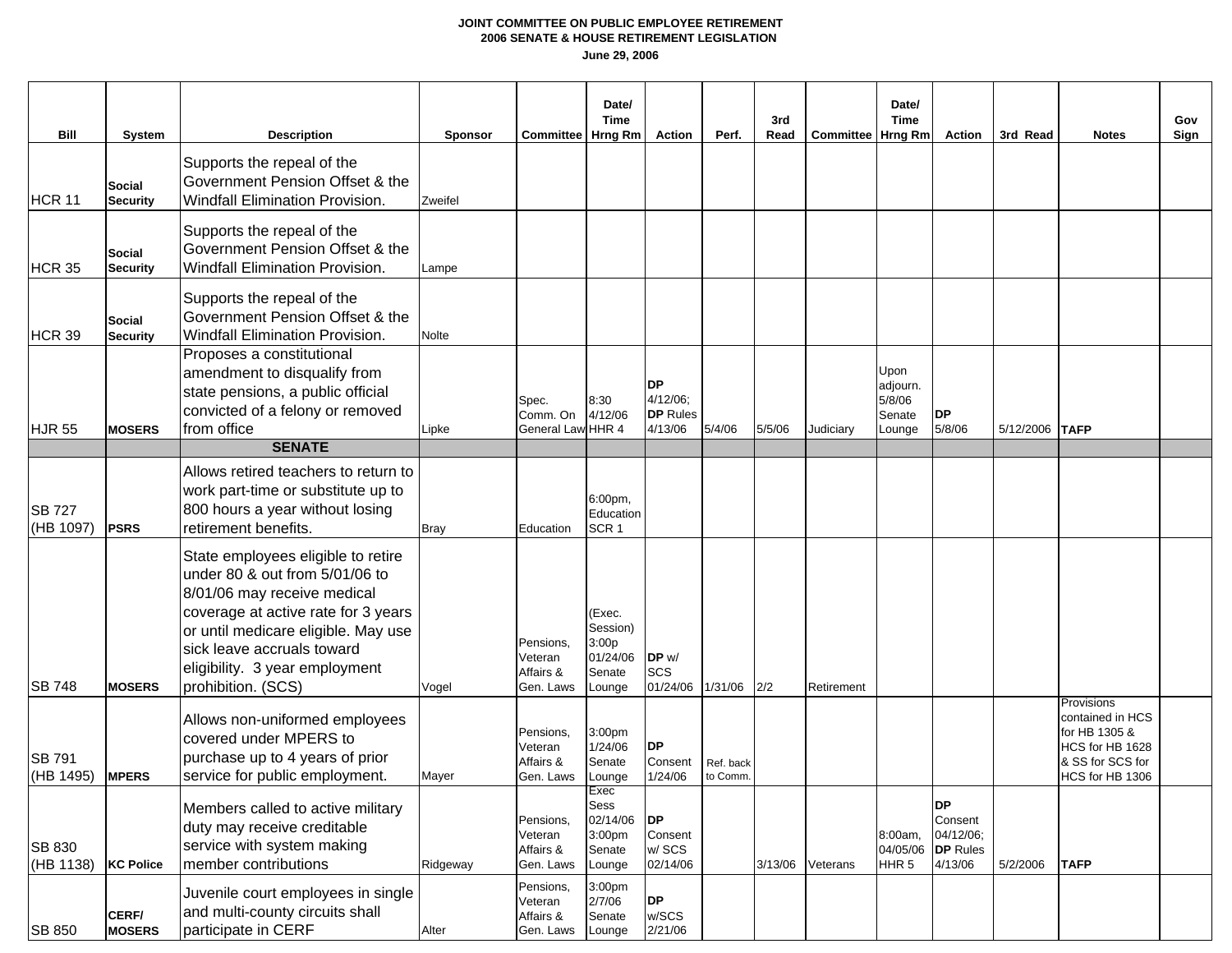| Bill                        | <b>System</b>                                     | <b>Description</b>                                                                                                                                                           | <b>Sponsor</b> | <b>Committee</b>                               | Date/<br><b>Time</b><br>Hrng Rm                        | <b>Action</b>                                                  | Perf. | 3rd<br>Read | <b>Committee Hrng Rm</b> | Date/<br><b>Time</b>                                        | <b>Action</b>                                                  | 3rd Read | <b>Notes</b>                                                    | Gov<br>Sign |
|-----------------------------|---------------------------------------------------|------------------------------------------------------------------------------------------------------------------------------------------------------------------------------|----------------|------------------------------------------------|--------------------------------------------------------|----------------------------------------------------------------|-------|-------------|--------------------------|-------------------------------------------------------------|----------------------------------------------------------------|----------|-----------------------------------------------------------------|-------------|
| <b>SB 861</b><br>(HB 1357)  | <b>KC Police/</b><br>Civilian<br><b>Employees</b> | Police and civilian members<br>retiring after 8/28/06 with 25 yrs of<br>service or disability shall receive<br>supplemental monthly benefit of<br>\$420 & \$160 respectively | Ridgeway       | Pensions,<br>Veteran<br>Affairs &<br>Gen. Laws | Exec<br>Sess<br>02/14/06<br>3:00pm<br>Senate<br>Lounge |                                                                |       |             |                          |                                                             |                                                                |          |                                                                 |             |
| <b>SB 871</b><br>(HB 1466)  | <b>St. Louis</b><br>Police                        | Provisions relating to IRC<br>conformance                                                                                                                                    | Coleman        | Pensions.<br>Veteran<br>Affairs &<br>Gen. Laws | 3:00pm<br>1/24/06<br>Senate<br>Lounge                  | <b>DP</b><br>Consent<br>1/24/06                                |       | 3/13/06     | Retirement               | Upon am<br>adjourn.,<br>House<br>Chamber<br>side<br>qallery | <b>DP</b><br>Consent<br>4/11/06;<br><b>DP</b> Rules<br>4/13/06 | 5/2/2006 | <b>TAFP</b>                                                     |             |
| <b>SB 1025</b><br>(HB 1798) | Sheriffs'<br><b>Retirement</b>                    | Establishes a minimum salary for<br>deputy sheriffs. Adds a \$20 fee for<br>service of a summons, 10%<br>deposited in Sheriffs' Ret. Fund.                                   | Koster         | Economic<br>Dev. &<br>Tourism &<br>Local Govt. | 1:00pm<br>03/08/06<br>Senate<br>Lounge                 |                                                                |       |             |                          |                                                             |                                                                |          |                                                                 |             |
| SB 1033<br>(HB 1802)        | <b>St. Louis</b><br>Police                        | Increases current & future retirees<br>special consultant benefit from<br>\$10 to \$15 monthly times years of<br>service.                                                    | Kennedy        | Pensions,<br>Veteran<br>Affairs &<br>Gen. Laws | 1:00<br>02/28/06<br>Senate<br>Lounge                   |                                                                |       |             |                          |                                                             |                                                                |          | Provisions<br>contained in SS<br>for SCS for HCS<br>for HB 1306 |             |
| <b>SB 1065</b>              | <b>MOSERS</b>                                     | Allows a member within two years<br>of attaining retirement eligibility to<br>purchase service credit at a cost<br>of 10% of member's salary per<br>year purchased           | Vogel          | Pensions,<br>Veteran<br>Affairs &<br>Gen. Laws |                                                        |                                                                |       |             |                          |                                                             |                                                                |          |                                                                 |             |
| <b>SB 1209</b>              | CERF/<br><b>MOSERS</b>                            | Divides the 17th judicial circuit.<br>Juvenile court employees' remain<br>as multi-county employees for<br>benefits                                                          | Koster         | Judiciary                                      |                                                        |                                                                |       |             |                          |                                                             |                                                                |          |                                                                 |             |
| <b>SB 1212</b><br>(HB 1959) | City of St.<br>Louis                              | Allows for the City of St. Louis to<br>submit to voters a retail sales tax<br>of up to .5% for Public Safety<br>Department use                                               | Coleman        | Economic<br>Dev. &<br>Tourism &<br>Local Govt. | 1:00 <sub>pm</sub><br>04/05/06<br>Sen<br>Lounge        |                                                                |       |             |                          |                                                             |                                                                |          | Provisions<br>contained in HCS<br>HB 1030 & SB<br>805 et al     |             |
| <b>SB 1228</b>              | <b>LAGERS</b>                                     | Additional option for City of<br>Lebanon under L-1 program                                                                                                                   | Purgason       | Pensions,<br>Veteran<br>Affairs &<br>Gen. Laws | 9:00am<br>04/11/06<br>Senate<br>Lounge                 | Possible<br>Exec<br>Sess<br>1:00pm<br>Sen<br>Lounge<br>4/25/06 |       |             |                          |                                                             |                                                                |          | Provisions<br>contained in SS<br>for SCS for HCS<br>for HB 1306 |             |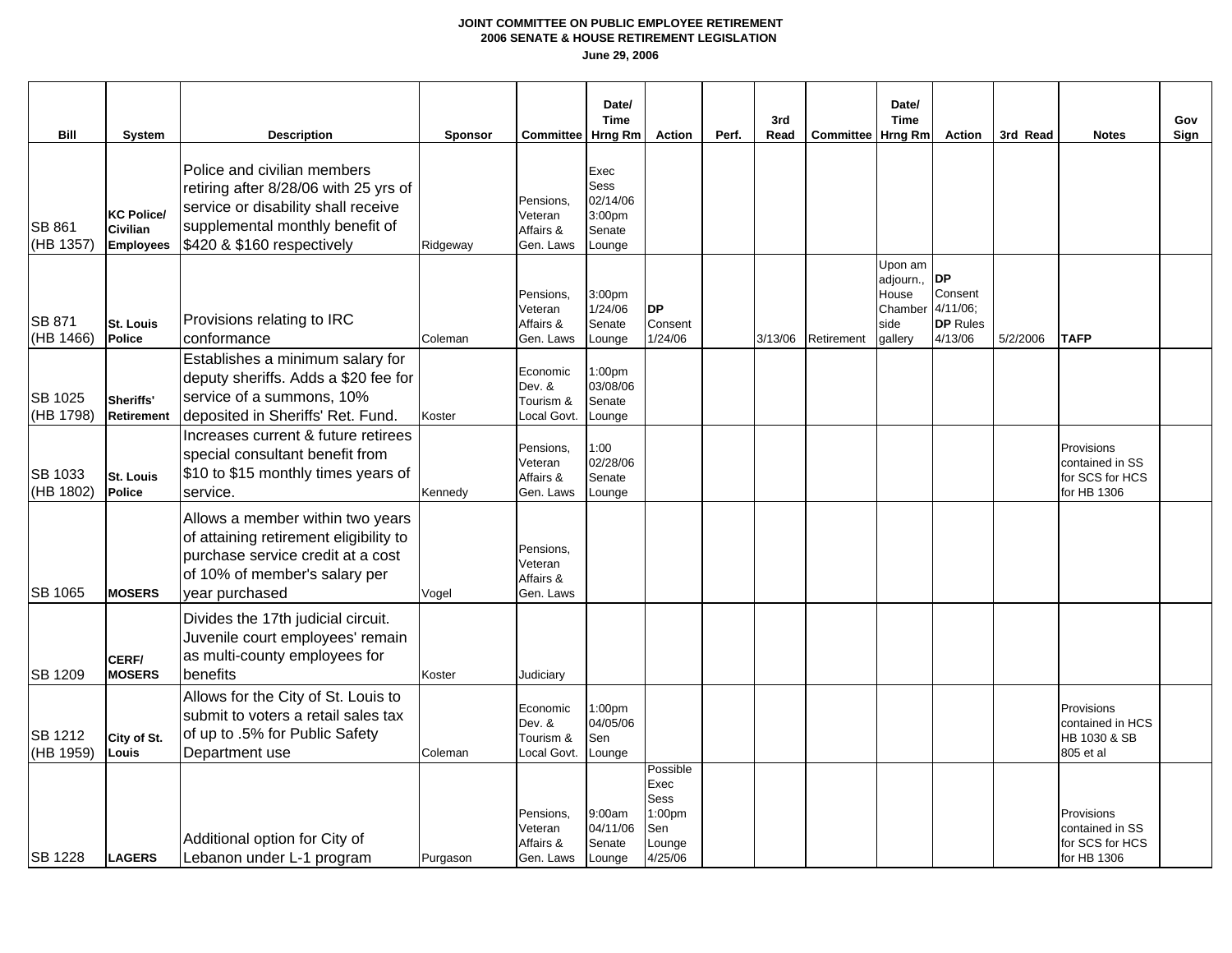| Bill           | <b>System</b>                      | <b>Description</b>                                                                                                                                          | <b>Sponsor</b> | Committee   Hrng Rm                            | Date/<br><b>Time</b>                     | <b>Action</b>                    | Perf.                 | 3rd<br>Read | Committee   Hrng Rm | Date/<br><b>Time</b> | Action | 3rd Read | <b>Notes</b> | Gov<br>Sign |
|----------------|------------------------------------|-------------------------------------------------------------------------------------------------------------------------------------------------------------|----------------|------------------------------------------------|------------------------------------------|----------------------------------|-----------------------|-------------|---------------------|----------------------|--------|----------|--------------|-------------|
|                |                                    | <b>PENSION TAXATION ISSUES</b>                                                                                                                              |                |                                                |                                          |                                  |                       |             |                     |                      |        |          |              |             |
| SB 604         | <b>All Plans</b>                   | Increases the state income tax<br>pension deduction from \$6,000 to<br>\$9,000                                                                              | Callahan       | Pensions,<br>Veteran<br>Affairs &<br>Gen. Laws | 3:00pm<br>02/21/06<br>Senate<br>Lounge   |                                  |                       |             |                     |                      |        |          |              |             |
| SB 682         | <b>All Plans</b>                   | Tax credit of \$6,000 for all over<br>age 65 phased in over 4 years                                                                                         | Cauthorn       | Ways &<br>Means                                | 8:30am,<br>02/02/06,<br>SCR <sub>1</sub> |                                  |                       |             |                     |                      |        |          |              |             |
| <b>SB 691</b>  | <b>All Plans</b>                   | Requires the withholding of state<br>income tax from all retirement<br>income                                                                               | Champion       | Ways &<br>Means                                | 8:30am,<br>01/19/06,<br>SCR <sub>1</sub> | <b>DP</b><br>Consent<br>01/26/06 | Ref. back<br>to Comm. |             |                     |                      |        |          |              |             |
| <b>SB 741</b>  | <b>All Plans</b>                   | Allows a tax deduction for<br>retirement income previously<br>taxed in MO or another state.                                                                 | Crowell        | Pensions,<br>Veteran<br>Affairs &<br>Gen. Laws |                                          |                                  |                       |             |                     |                      |        |          |              |             |
| <b>SB 1089</b> | <b>Military</b><br><b>Pensions</b> | Exempts from state taxes<br>retirement income, annuities, and<br>pensions earned from military<br>service                                                   | Loudon         | Ways &<br>Means                                |                                          |                                  |                       |             |                     |                      |        |          |              |             |
| <b>HB</b> 1122 | <b>All Plans</b>                   | Exempts from state income tax the<br>first \$50,000 income for certain<br>retirees and allows a deduction of<br>paid personal property tax for<br>retirees. | Wildberger     | Ways &<br>Means                                |                                          |                                  |                       |             |                     |                      |        |          |              |             |
| HB 1200        | <b>All Plans</b>                   | Allows a full \$6,000 retirement<br>benefit deduction from state<br>income for taxpayers over the age<br>of 65 regardless of income                         | Flook          | Senior<br>Citizen<br>Advocacy                  | 8:15am<br>HHR 1,<br>4/20/06              |                                  |                       |             |                     |                      |        |          |              |             |
| <b>HB 1563</b> | <b>Military</b><br><b>Pensions</b> | Deducts retirement benefits from<br>taxation for military members and<br>spouses w/primary residence out<br>of the state                                    | Day            | Ways &<br>Means                                |                                          |                                  |                       |             |                     |                      |        |          |              |             |
| <b>HB 1594</b> | <b>Military</b><br><b>Pensions</b> | Deducts military pension from<br>state income tax.                                                                                                          | Smith, J.      | Ways &<br>Means                                |                                          |                                  |                       |             |                     |                      |        |          |              |             |
| <b>HB</b> 1649 | <b>All Plans</b>                   | Allows a full \$6,000 retirement<br>benefit deduction from state<br>income for taxpayers over the age<br>of 65 regardless of income                         | Moore          | Ways &<br>Means                                | Jpon am<br>adjourn,<br>HHR 4,<br>4/19/06 |                                  |                       |             |                     |                      |        |          |              |             |